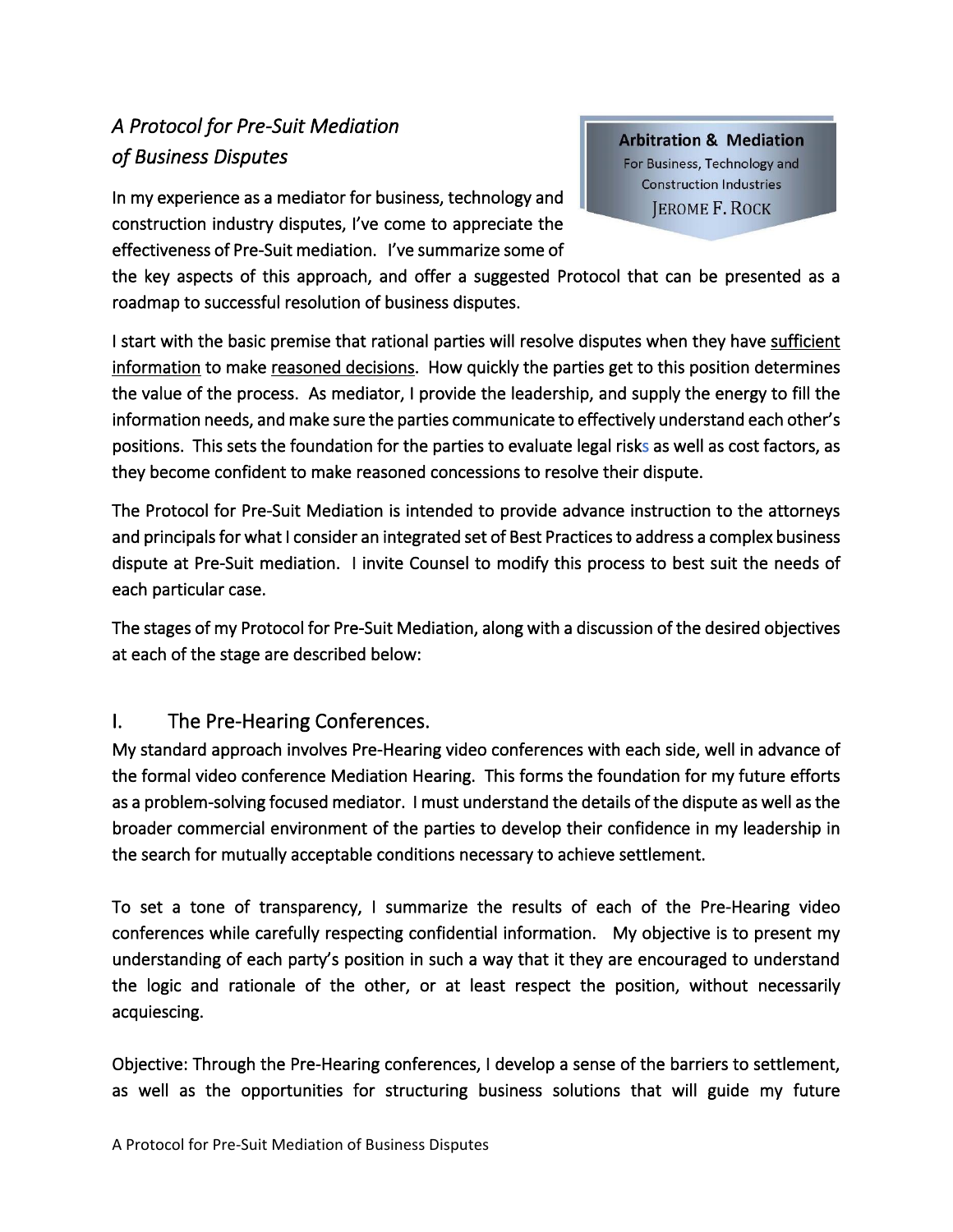suggestions. I can then focus issues and identify gaps in the necessary information that are interfering with good faith negotiation. The process continues with the necessary exchange of information.

# II. Addressing Information and Document Requirements.

During the Pre-Hearing video conferences, I'm in a position to understand the nature and scope of information and document exchange best suited to the dispute and will solicit the cooperation of counsel to coordinate this exchange. I also suggest procedures for following up on any document exchange, assigning responsibilities and establishing suggested time schedules for the exchange. I proactively identify key information that may be available from third parties and suggest ways that the parties can cooperate in making this information available.

This part of the Protocol establishes the mediator's informal yet pivotal role in determining what information should be available to the parties as well as the mechanics of the document exchange phase.

The following actions are illustrative of the creative and proactive approach possible under this stage of the Protocol:

In Pre-Suit disputes, the mediator's suggestions for document exchange often reflects the level of cooperation expressed by the parties during the Pre-Hearing Conferences. The mediator should be prepared to vary the level of formality of document exchange practices depending on preferences of counsel. Voluminous document requests or electronically stored information may require further management efforts by the mediator to maintain the proportionality of the expected effort to the requirements of a pre-suit mediation. ESI issues at the pre-suit stage may present an opportunity for the parties to cooperate using a jointly retained technical expert.

• If information from non-parties is important, the mediator will seek cooperation from the parties and suggest expedited ways to obtain the information without the need for subpoenas.

If calculations or summaries of financial information are provided, the mediator will explore the assumptions that may be underlying the calculations and encourage open discussion on the impact of assumptions on the conclusions.

The mediator may request that the parties prepare new materials for the mediation, such spreadsheets, tabulations, timelines or summaries that present information in ways that improve the understanding of the information.

If technical or complex issues are pivotal to resolution of the dispute, the mediator may suggest that the parties jointly retain an expert that can provide objective information that will form the foundation for further negotiation. This information is commonly restricted "For Mediation Purposes Only".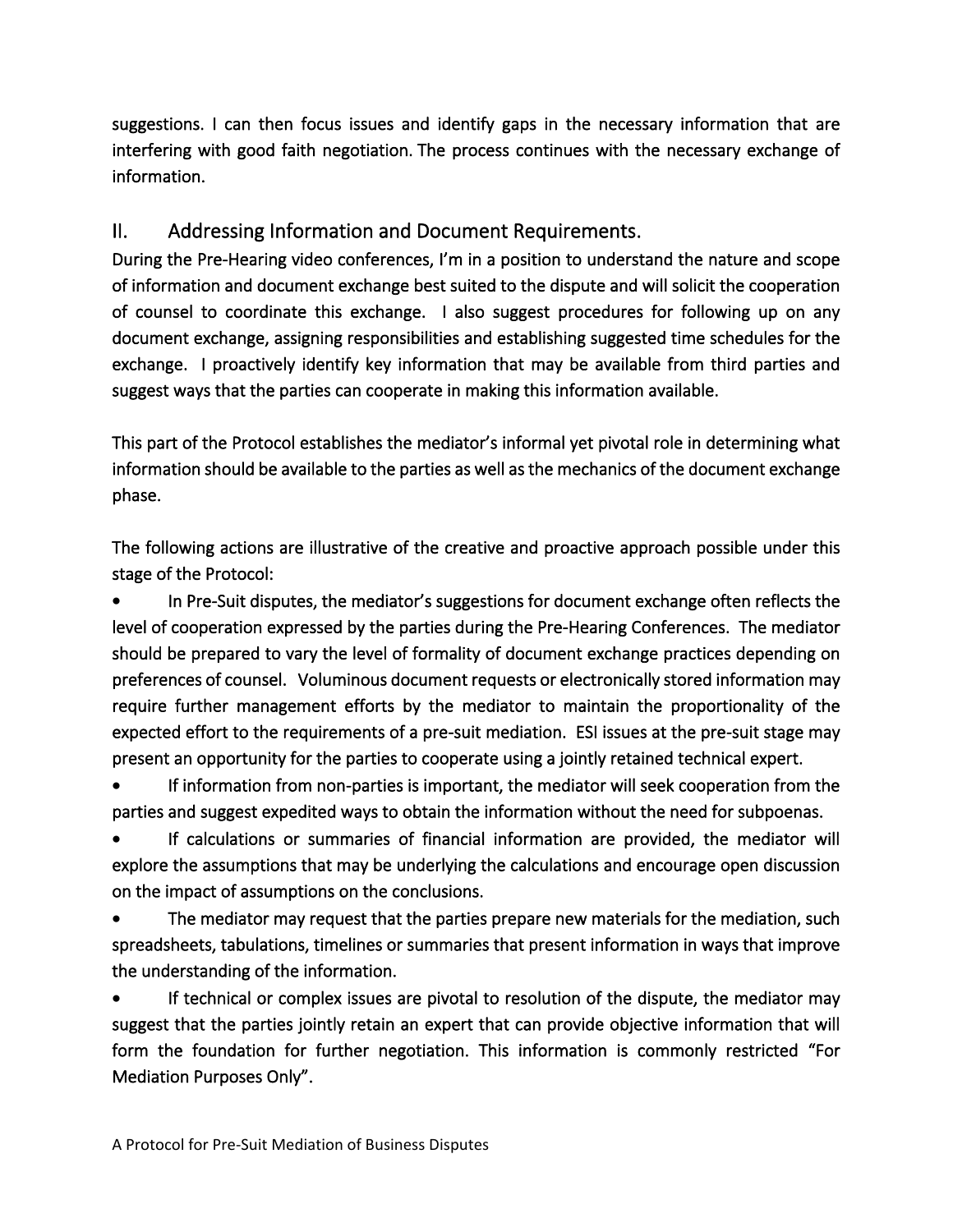• If a party has already retained a consultant or expert, the mediator will explore ways that the consultant's contribution can be shared for purpose of improving the other party's understanding of the consultant's work, without undermining the role of the consultant should the dispute not be settled in mediation.

# III. Effective Understanding of Each Party's Position

As the information and document exchange proceeds, the mediator prepares periodic Summaries highlighting the achievements during document and information exchange, perhaps identifying further information needs, as well as listing the issues that required further effort, again managing the process by suggesting responsibilities and schedules.

The mediator will have a sense of the readiness of the parties to engage in negotiation and settlement discussions. In some instances, the mediator feels the stage is set for a productive formal hearing, and the next task is scheduling the formal mediation hearing with the principals and executives.

In other cases, positions remain at extremes. The mediator may be aware of these barriers to settlement that require each side to advance their understanding of the other's positions before risking an ill-timed formal hearing.

The mediator is prepared to continue with this next stage as a Working Session, which is designed for further information exchange and discussion by video conference among the technical or project staffs for both parties. Depending on the role of counsel, this session may be designed as a counsel only conference.

The mediator prepares an Agenda for the Working Session identifying the necessary participants, setting forth the issues to be addressed. The is no pressure to make final decisions, but the parties are encouraged to engage in candid, constructive dialogue. The mediator keeps the Working Session on task, when necessary challenging positions to focus the issues.

The following are illustrative suggestions incorporated into the Agenda for the Working Session:

• A sample data set representative of the class or type of each claim (such as delay claims, contract extra work, unforeseen conditions, etc.) is provided by one party in advance of the Joint Working Session. Documents, exhibits and supporting materials are included, along with disclosure of all calculations and assumptions. The opposing party analyzed the materials and presented their rebuttal of the conclusions presented in the sample data set at the Joint Working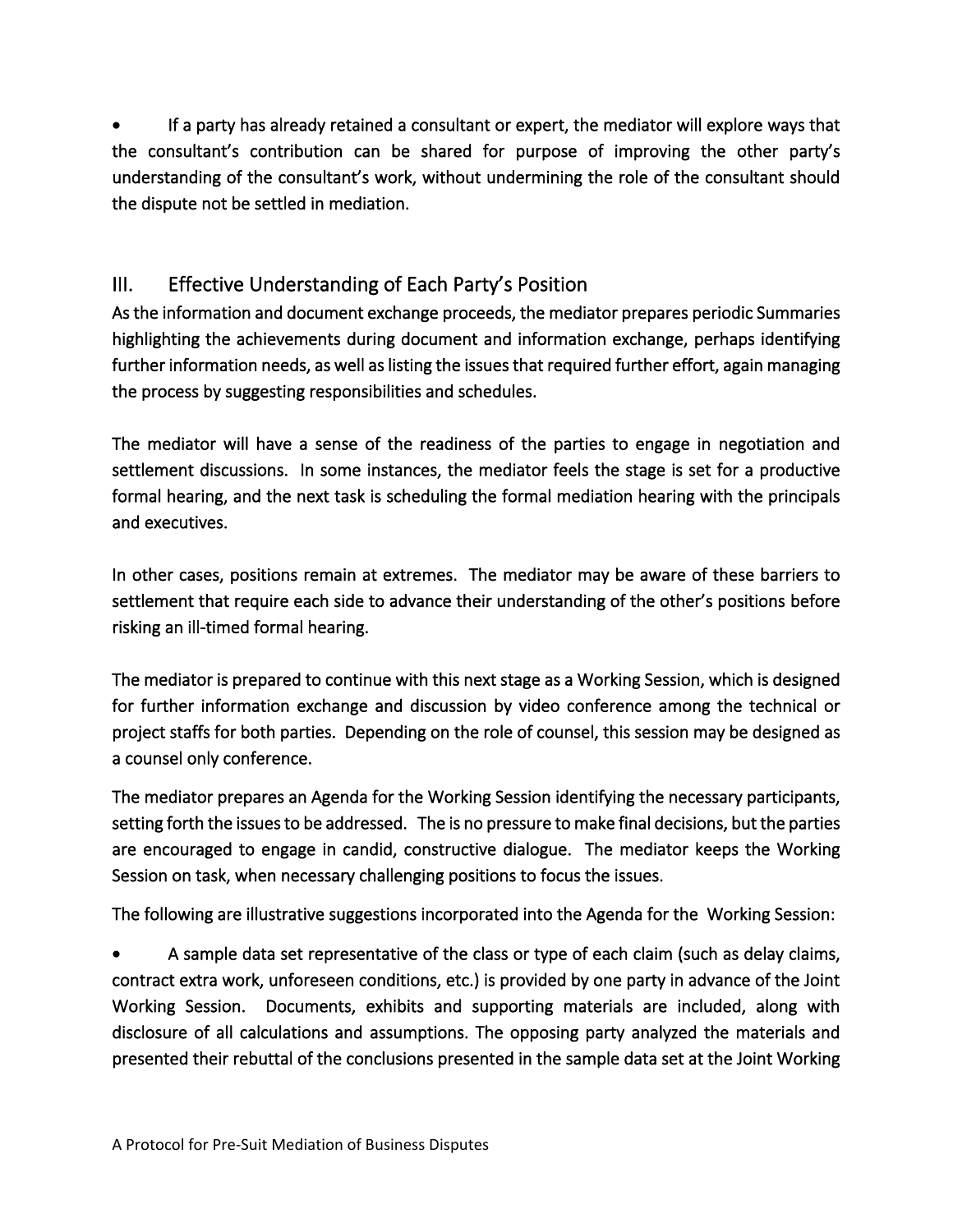Session. The resulting vigorous technical discussion altered the negotiating positions of the parties.

• One party submitted a binder summarizing a number of discrete claims for money damages with narrative explanation supported by relevant documents. Project staff from the opposing party engaged in productive discussions, resulting in establishing dollar brackets for each party's position on each of the separate claims.

• One party retained a Consultant to perform a technical analysis on the cause of failure of an assembly line structural assembly. The parties agreed to terms under which the Consultant would participate at the Joint Working Session to explain the method of investigation and analysis which was used "For Mediation Purposes Only".

• A Joint Working Session involving a dispute between an owner, architect and a defaulting contractor focused on remediation options, resulting in recommendations on a Scope of Work, quality oversight and conditions for acceptance of work.

• The Agenda for the Working Session included arrangements for conference calls with nonparties that had firsthand information and knowledge important to the dispute.

• The Agenda included a site visit by the staffs of both parties, immediately followed by the Working Session.

The Mediator concludes the session with a Summary, noting progress on settlement of issues. The mediator may recommend adjourning the Working Session if further investigation, analysis or dialogue with the parties is necessary. Otherwise, the next step is the Executive Session.

Objective: The underlying assumption in organizing the Working Session is that when parties understand each other's positions, they are forced to accept the complexity of their common factual scenario, which leads to thoughtful assessment of risk, leading to necessary compromise and concludes with a mutually satisfactory resolution to the dispute.

The Working Session removes the pressure to make decisions and focuses on what needs to be done to get to the Executive Session. The alternative is to move too quickly to the Executive Session with high expectations, only to discover that there are issues that send the parties back to the drawing board. Returning to a failed Executive Session is always problematic. Consider the Working Session a strategy to preemptively avoid the challenge of a failed Executive Session.

### IV Executive Session, Negotiation and Settlement

The Executive Session is the formal Mediation Hearing and is reserved tor the executives or other decision makers, who complete the negotiation and compromise having the benefit of the extensive technical interaction from the working Session.

#### **Conclusion**

A Protocol for Pre-Suit Mediation of Business Disputes